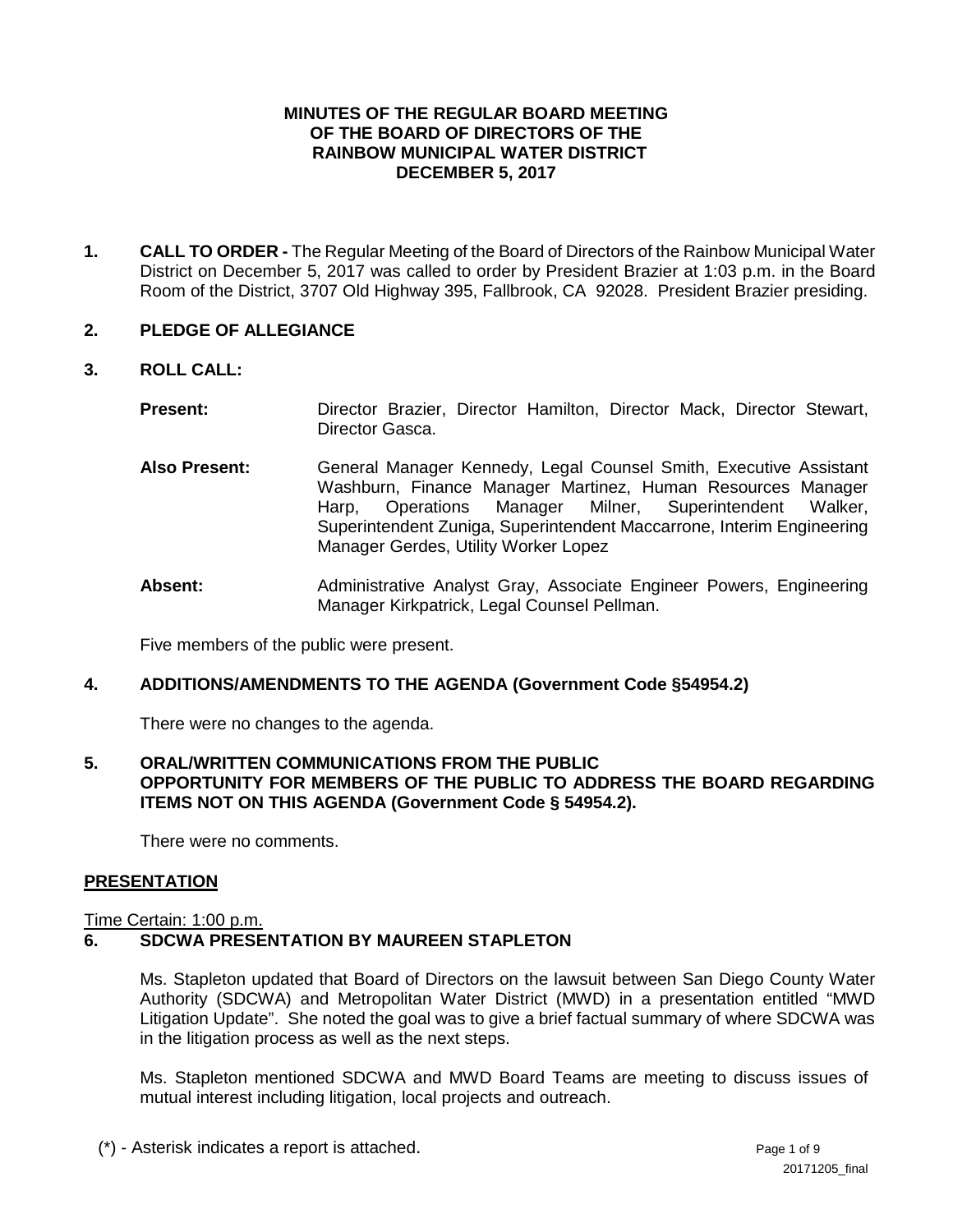Director Hamilton inquired as to the 2010 & 2012 Litigation Outcome presented. Mrs. Stapleton reviewed all nine items listed explaining the outcome of each. Mr. Kennedy pointed out the State Water Project Costs item was worth a couple hundred million dollars which was won by MWD. Discussion ensued regarding the length of time it will take for the outstanding court cases to be resolved and the benefit to ratepayers.

Mr. Stitle inquired as to how much money MWD had available. Mrs. Stapleton talked about MWD's recent and current financial situations.

Director Mack asked what would happened if SDCWA was not satisfied with the completed rate model. Mrs. Stapleton explained the steps to be taken based on MWD's response to SDCWA input.

Discussion ensued regarding SDCWA's reliance on MWD's water supply in the future.

Meena Westford from MWD introduced herself to the Board. She said she appreciates Ms. Stapleton's presentation today, but wanted to let the Board know that it is true SDCWA does have the MWD's financial planning model with all the inputs and outputs available on the MWD website. She stated this information was given to SDCWA, but it is not made available to the public to manipulate the rate model which is probably the case for most water agencies. She stated she wanted to make it clear SDCWA does have the model in its possession; however, they are not allowed to share it. She offered to return to RMWD to talk about some of the other issues there may be slight disagreement on and clarify any information provided today.

Mr. Stitle stated if MWD was a public utility, he would like to know why the rate model should not be shared with the public. Ms. Westford answered it was difficult to print out a model such as theirs because it was proprietary. Mr. Stitle disagreed stating the model should be public if paid for with public funds. Ms. Stapleton added SDCWA has a non-functioning version of the MWD rate model. Discussion ensued regarding how a functioning copy of the rate model could be provided.

Director Gasca inquired as to if there were additional issues to be expected in the future. Mrs. Stapleton stated there may be a need to file another lawsuit as a placeholder in 2018 for MWD's adopted rates in 2019 & 2020; however, if this took place, it would be placed in the stayed position.

Mrs. Stapleton talked about the Public Records Act requests and how if MWD was more transparent, it would encourage the two teams to work together.

Mrs. Westford said she would contact RMWD to schedule a presentation from MWD to provide an update on the California water fix, MWD's financial situation, as well as some of the strategic investments made during the last drought.

## **\*7. APPROVAL OF MINUTES**

## **A.** October 24, 2017 - Regular Board Meeting

Director Brazier noted the changes she had presented to Ms. Washburn including how she mentioned three positions for which the Board is responsible for hiring, the word "retic" should be "right", and the word "busy" should be "business". She stated Ms. Washburn has listened to the meeting recording and has revised the draft minutes accordingly.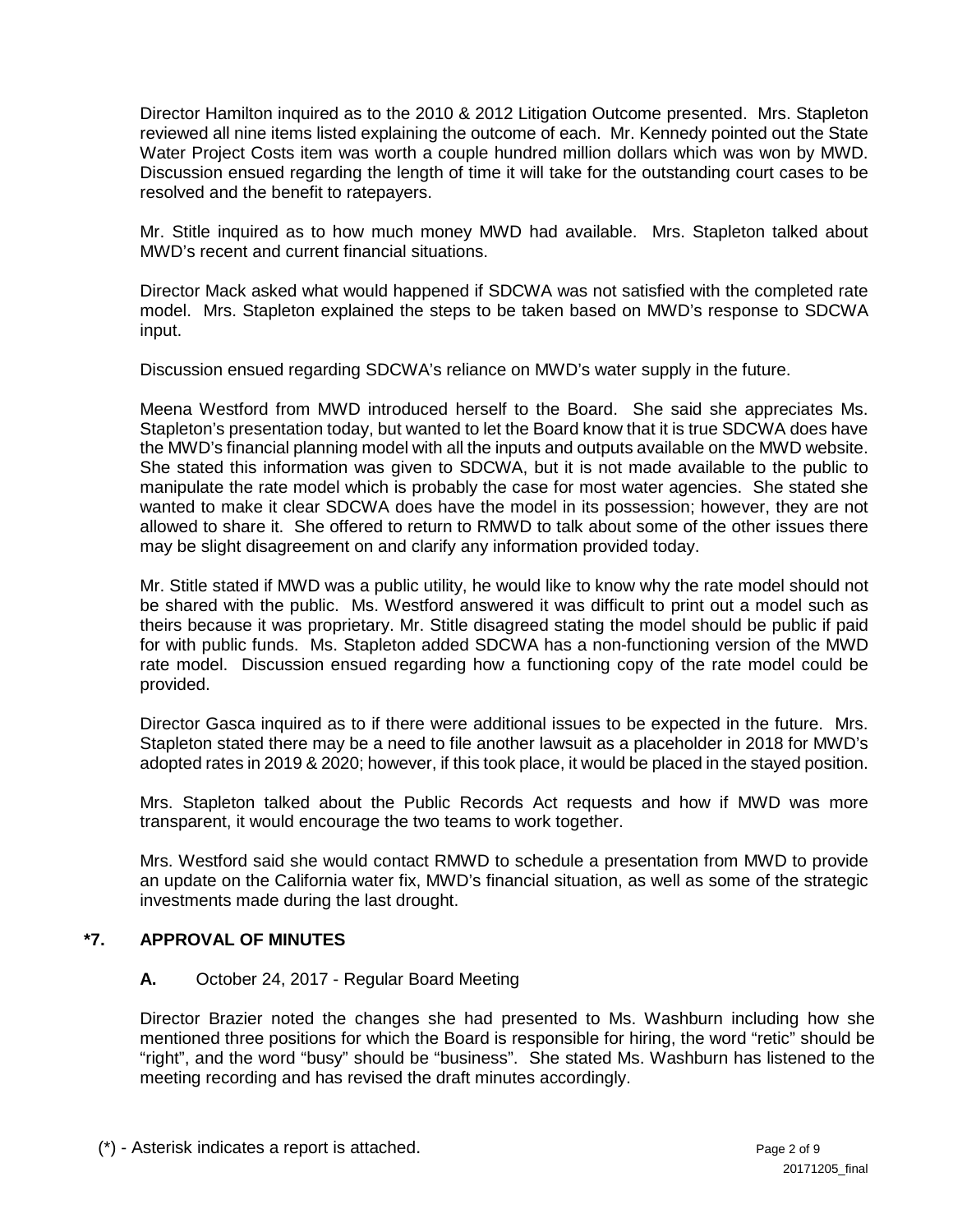# *Motion:*

*Approve the minutes as amended.*

*Action: Approve, Moved by Director Hamilton, Seconded by Director Gasca.*

*Vote: Motion carried by unanimous vote (summary: Ayes = 5).*

*Ayes: Director Brazier, Director Hamilton, Director Mack, Director Stewart, Director Gasca.*

## **8. BOARD OF DIRECTORS' COMMENTS/REPORTS**

Directors' comments are comments by Directors concerning District business, which may be of interest to the Board. This is placed on the agenda to enable individual Board members to convey information to the Board and to the public. There is to be no discussion or action taken by the Board of Directors unless the item is noticed as part of the meeting agenda.

**A.** President's Report (Director Brazier)

There was no report given.

- **B.** Representative Report (Appointed Representative)
	- **1.** SDCWA

Mr. Kennedy stated there was not a formal Board meeting last month; however, there was a special Board meeting related to consideration of a proposed power-generating project.

**2.** CSDA

Director Mack reported a representative from CSDA gave an update on what was happening with the organization. He noted the new LAFCO Executive Officer introduced himself to the members and spoke on the different political aspects involved with his organization. Mr. Kennedy shared for the record that in a survey conducted by California LAFCO of over 500 random adults statewide asking what they knew about LAFCO, one response was "those are the guys that screw over Rainbow Water District".

**3.** LAFCO

Mr. Kennedy gave a report on the Special District Advisory Committee discussions.

**4.** San Luis Rey Watershed Council

Director Stewart reported on the recent meetings he attended at which the Council representatives were discussed. He offered to provided copies of the Council's governing documents to anyone interested. He pointed out SLRWC had not invoiced its members for annual membership in 2017, including RMWD. He stated the Council will be holding another meeting later this week. He concluded with noting he is working with Mr. Kennedy as well as the Council to continually ensure the benefits of supporting the organization.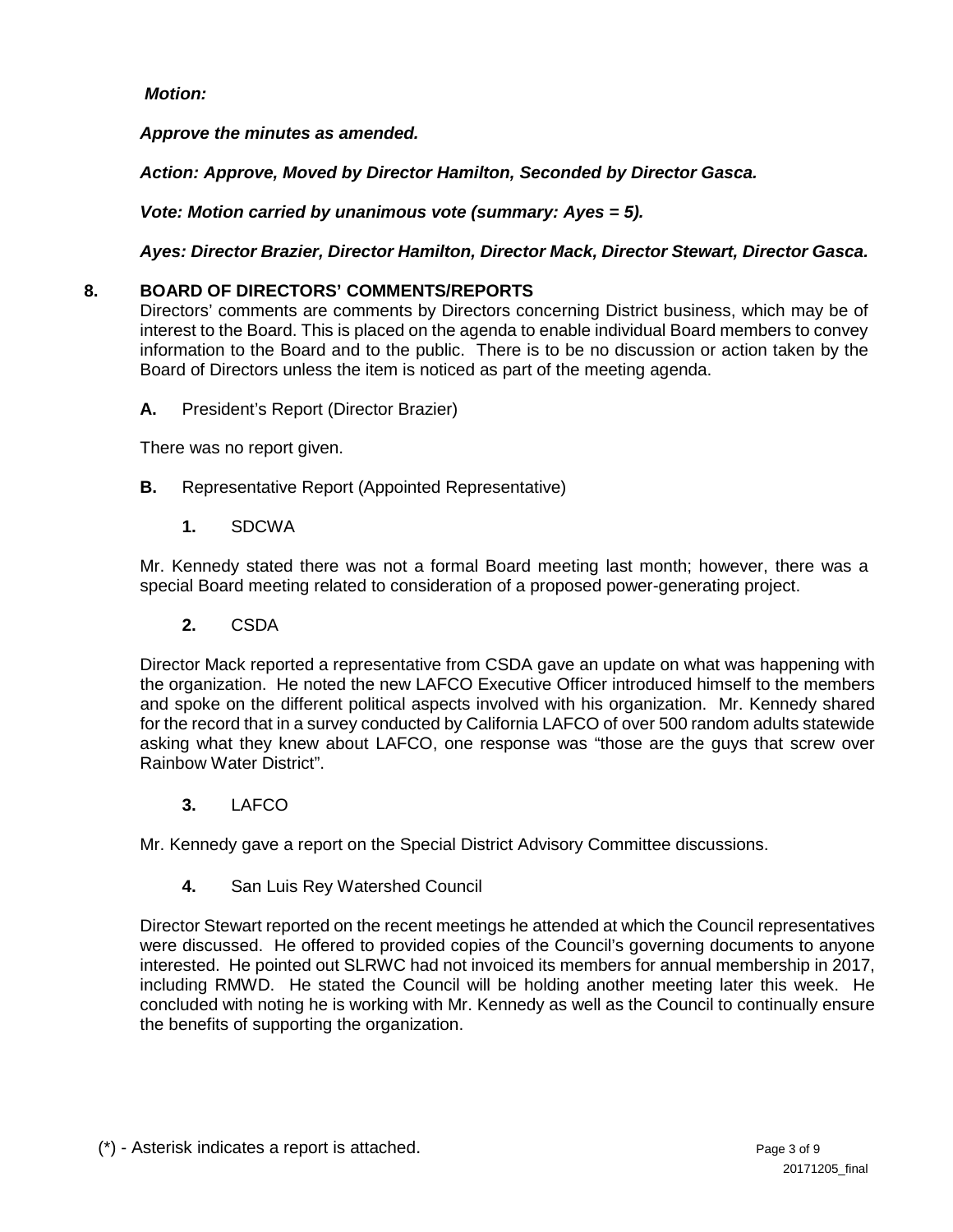**5.** Santa Margarita Watershed Council

Director Hamilton reported the next meeting will be in January 2018. He noted the Council may be reverting to a Steering Committee.

- **C.** Meeting, Workshop, Committee, Seminar, Etc. Reports by Directors (AB1234)
	- **1.** Board Reports

Mr. Kennedy reconfirmed for Board Members to receive compensation for attending conferences/workshops/training/classes, a written report must be provided to the District and Board. He also pointed out blank forms will be provided to each Director for them to complete their own compensation and mileage reimbursement forms going forward.

Director Stewart pointed out the notes he provided for the ACWA conference; however, he was unsure of the level of detail to be provided in the reports. Mr. Kennedy suggested the reports include any information that may be useful to RMWD. President Brazier added she would like to know what the Director learned and how what was learned would benefit the District.

Director Hamilton noted it would also be important to know if there was no benefit to the District which may deter future attendance. He mentioned when someone wants to attend an event, he wants to know what that person expects to learn by attending and whether those expectations were satisfied, and if not were there other benefits as well as whether the event should be put on the "black list" for future reference.

Director Stewart said he takes away more information about the big picture of the water situation for the entire state of California each time he attends an ACWA conference. He talked about climate changes having a direct impact on decisions made by RMWD. He stressed the importance of RMWD remaining engaged and educating its Directors.

Director Gasca referenced his written report noting the details were from the notes he took during each one of the sessions he attended. He mentioned the first page were the highlights and the attached pages provide additional detail to those interested. He stated there were two things that stood out to him: 1) outreach and communications and how the District should make sure they utilize each event to reach out to each of the legislators and regulators attached to their agency, and 2) securities of facilities and the serious issues agencies are facing due to vulnerabilities. He pointed out it was suggested that a vulnerability assessment be conducted through Legal Counsel to keep the attorney-client privileges in place. He concluded with noting there was another session regarding a method of catching and storing energy he found interesting.

President Brazier stated the purposes of the written reports is to notify the public that information is being brought back to the Board so they can make decisions about policies and things that will affect the water district as well as their lives. Director Gasca added they are also to ensure getting the best practices from other organizations and see how they can be applied at RMWD. President Brazier noted they were also to underscore the value.

Director Mack reported he attended a session on communications at which he learned Facebook was the number one means of reaching the public. Director Gasca stated it was recommended that if a negative comment is made on social media, the District should be proactive in trying to resolve the matter by scheduling a meeting with the person making the comment(s). Director Mack also noted there was a 90-minute documentary on the food supply derived from Central California growers and how water agencies may want to rethink how to protect the California water industry.

(\*) - Asterisk indicates a report is attached. Page 4 of 9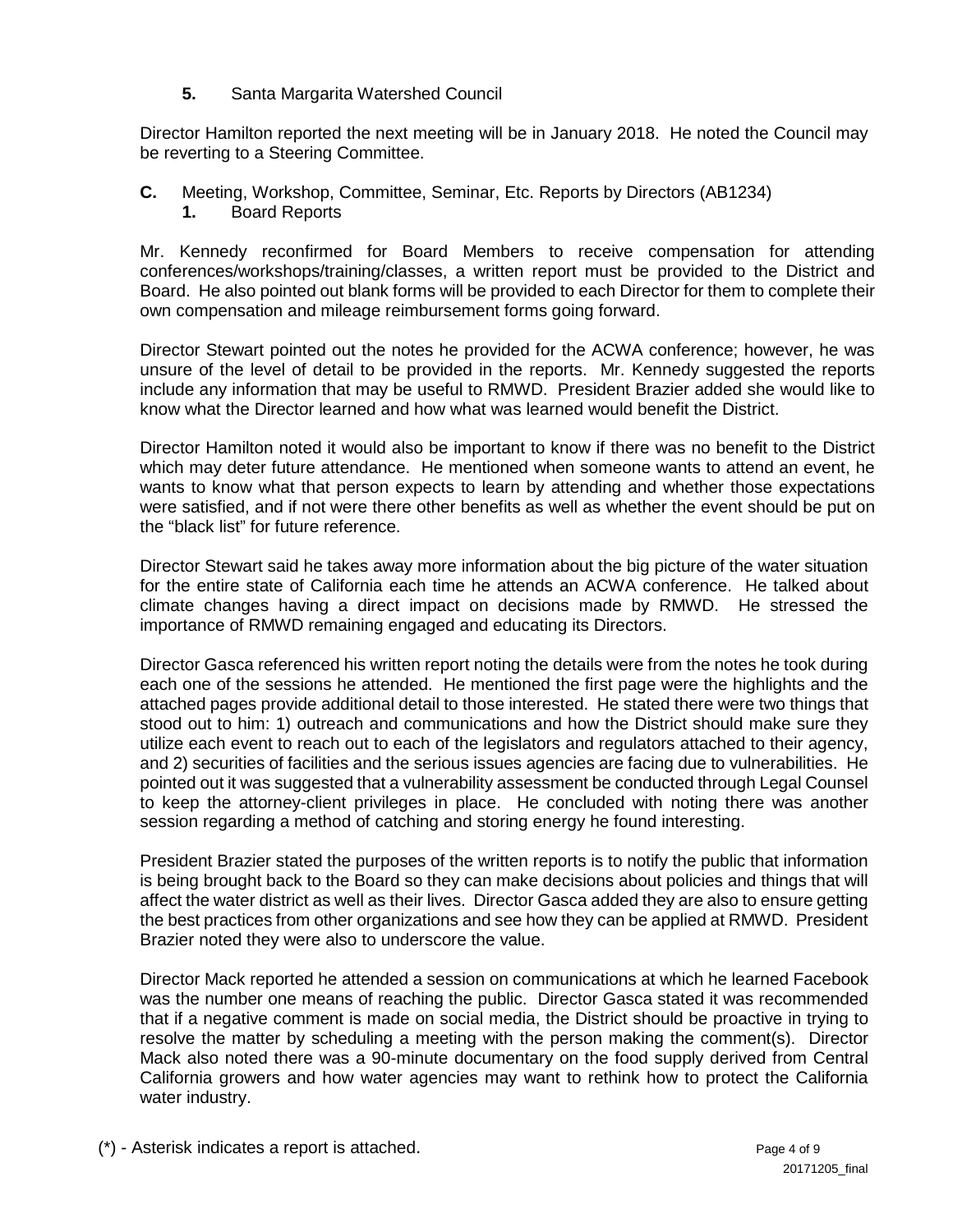Director Gasca suggested posting any suitable videos on RMWD's website for public access.

Mr. Kennedy pointed there was a North American Water Loss Conference taking place today at which RMWD staff was attending and making a presentation.

## **C.** Directors Comments

Director Gasca asked for an update on the claim discussed at RMWD's October 24, 2017 Board meeting. Mr. Kennedy explained this matter was discussed in Closed Session; therefore, the only update he had at this time is the matter has not yet been resolved.

Director Gasca mentioned he had an opportunity to speak with Megan at the CSDA conference who in turn provided him with statistics related to the District of Distinction accreditation that shows agencies who receive this status would be in the top 5% of special districts.

Director Hamilton recommended RWMD investigate any grants that become available.

- **E.** Legal Counsel Comments
	- **1.** Attorney Report: District-Issued Electronic Devices (501668-0002)

Legal Counsel referenced the written report provided in response to a request made at RMWD's September Board meeting related to best management practices for district-issued electronic devices. He mentioned everyone was invited to Nossaman's celebration of the recent opening of their Carlsbad office on Thursday, December 14, 2017 from 4:00-7:00 p.m.

## **\*9. COMMITTEE REPORTS (Approved Minutes have been attached for reference only.)**

**A.** Budget and Finance Committee

**1.** October 10, 2017 Minutes

Mr. Stitle stated it was anticipated there would be a report from Raftelis at this month's meeting and an audit report in January. He expressed displeasure with MWD's response regarding the rate model not being accessible to the public when it was paid for by the public. Discussion followed.

- **B.** Communications Committee
	- **1.** October 5, 2017 Minutes

Director Hamilton reported at the November meeting David Shinn resigned from his recent appointment to the committee due to unexpected changes in his work schedule. He stated the committee was working on billing envelope snipes, reviewing the 2018 calendar, as well as looking on the ratepayer tour program. Ms. Washburn passed along ratepayer, Bill Hitt's recent compliment at how pleased he was with the information provided in the recent newsletter pertaining to understand the water rates and billing breakdown. Discussion ensued.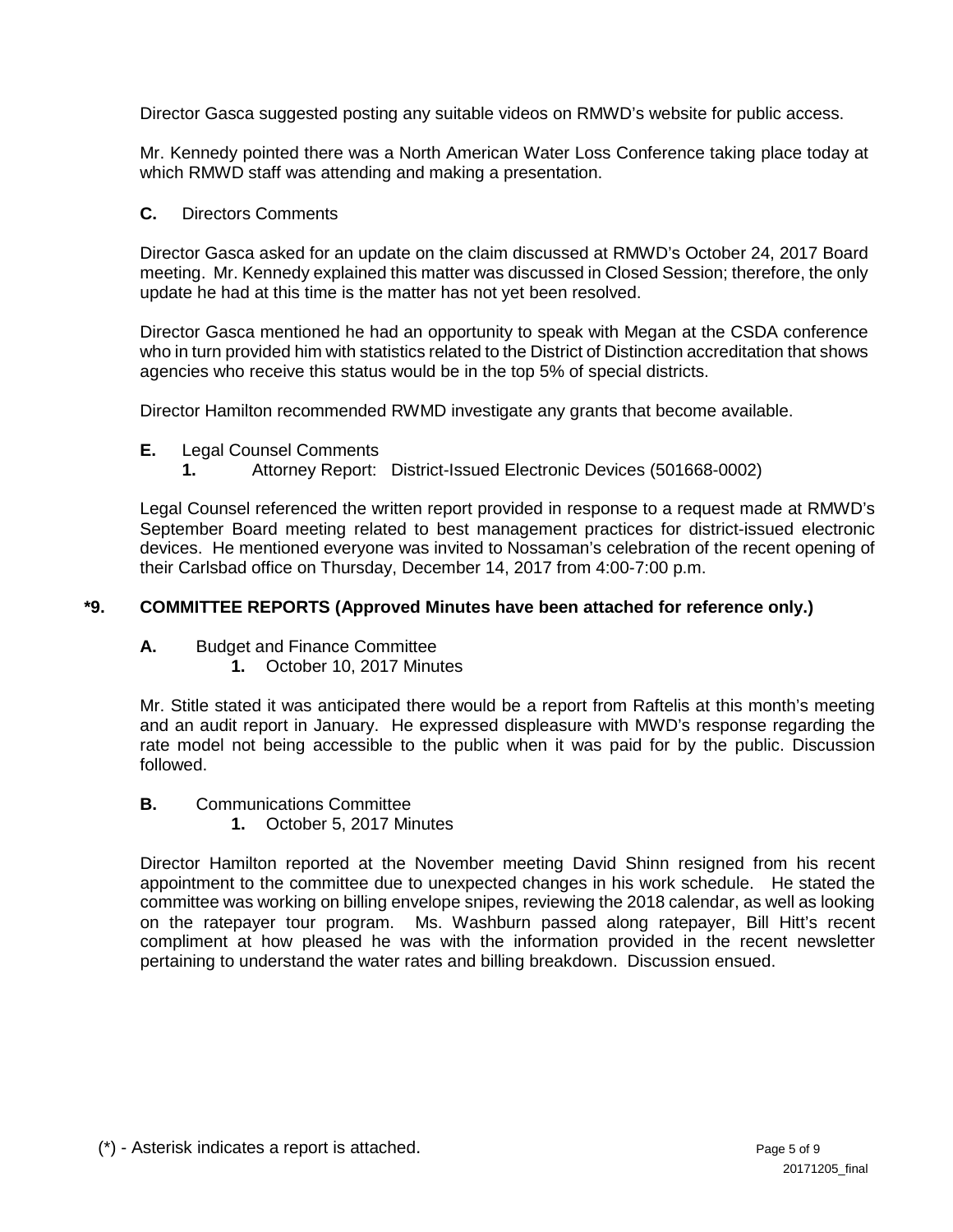# **C.** Engineering Services Committee

Mr. Kennedy reported the committee members participated in a tour of the new bridge. Discussion followed regarding RMWD looking at opportunities for using this same type of infrastructure at other facilitiles.

## *President Brazier called for a break at 2:46 p.m.*

### *The meeting reconvened at 2:58 p.m.*

## **BOARD INFORMATION ITEMS**

## **10. EAM MILESTONE REVIEW**

Mr. Kennedy gave a presentation on the EAM program since its implementation in 2016. He gave attention to processes that have been improved in order to save staff time which in turn provides better efficiencies to the customers as well as a savings to the District. He demonstrated the details and charts the software produces.

Mr. Kennedy introduced Ruben Lopez from RMWD's Wastewater Department. Mr. Lopez demonstrated for the Board how a work request is created utilizing an iPad. Mr. Kennedy pointed out this is useful when crew members are out in the field and notice there may be something that needs to be addressed or scheduled for work. He explained with this system crew members can notify the appropriate RMWD personnel something may need attention so that the matter can be reviewed and scheduled for work accordingly.

Director Mack asked if other agencies were utilizing a system such as this. Mr. Kennedy explained there are other agencies using similar programs; however, RMWD was most likely further along than most. Director Mack inquired as to whether RMWD considered being recognized for the creation and implementation of these programs integrating. Mr. Kennedy replied he did give a presentation earlier this year; however, RMWD has not been formally recognized.

Discussion continued regarding the time and efforts involved with the creative integrating of these software programs and how they are utilized.

Mr. Kennedy pointed out the data provided by the EAM program will greatly assist with the condition assessments going forward.

#### **BOARD ACTION ITEMS**

## **\*11. DISCUSSION AND POSSIBLE ACTION TO APPROVE AGREEMENT CONSENTING TO SEWER CONNECTION FEE CHARGES AND TO THE EXCHANGE OF LOT 25 FOR CAPACITY CREDIT BY AND BETWEEN RAINBOW MUNICIPAL WATER DISTRICT AND DEVELOPMENT SOLUTIONS BON, LLC**

Mr. Kennedy pointed out this item was to finalize the agreement so the development can be completed.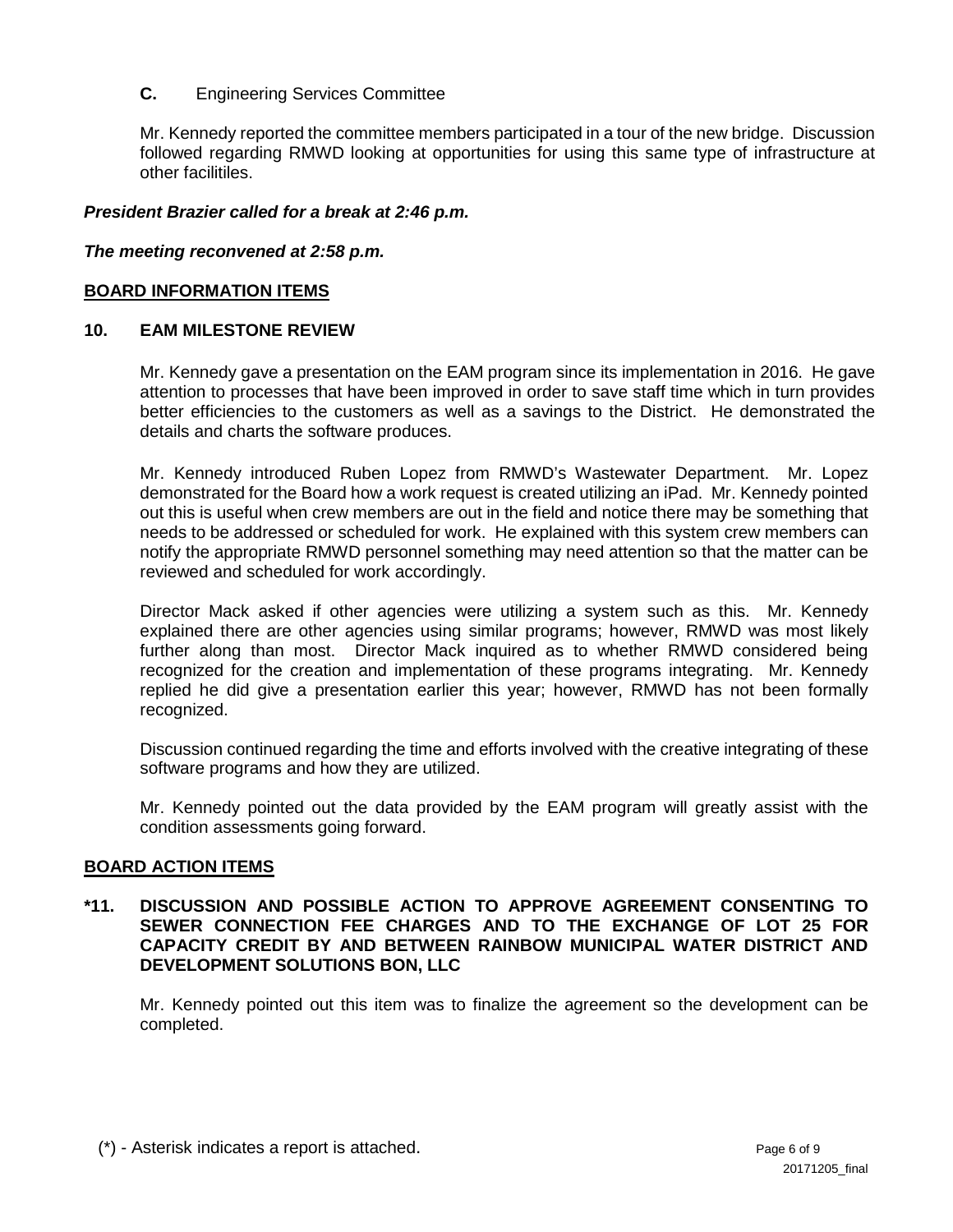*Motion:* 

*Approve Option 1 - Approve the Agreement Consenting to Sewer Connection Fee Charges and to the Exchange of Lot 25 for Capacity Credit By and Between Rainbow Municipal Water District and Development Solutions Bon, LLC. Also, authorize General Manager and General Counsel to make minor revisions as needed before execution of the agreement.*

*Action: Approve, Moved by Director Hamilton, Seconded by Director Stewart.*

*Vote: Motion carried by unanimous vote (summary: Ayes = 5).*

*Ayes: Director Brazier, Director Hamilton, Director Mack, Director Stewart, Director Gasca.*

# **\*12. DISCUSSION AND POSSIBLE ACTION TO APPROVE THE UPDATED WARNER RANCH WATER SUPPLY ASSESSMENT (WSA)**

Mr. Kennedy stated staff wanted the updated Water Supply Assessment and approved by the Board.

*Motion:* 

*Approve Option 1 - Approve the Updated Warner Ranch Water Supply Assessment.*

*Action: Approve, Moved by Director Hamilton, Seconded by Director Gasca.*

*Vote: Motion carried by unanimous vote (summary: Ayes = 5).*

*Ayes: Director Brazier, Director Hamilton, Director Mack, Director Stewart, Director Gasca.*

# **\*13. DISCUSSION AND POSSIBLE ACTION TO RENEW THE SEWER PERMIT APPLICATION FOR BEAZER HOMES HOLDING CORP.**

Mr. Gerdes explained was for an extension to allow enough time to complete the Sewer Service Agreement.

# *Motion:*

*Approve Option 1 - Approve a six-month extension to the Agreement to Acknowledge and Defer Sewer Connection Fee Charges between Rainbow Municipal Water District and Beazer Homes Holding Corporation for Pala Mesa Highlands, TM 5187-1 and direct Staff to prepare a Sewer Service Agreement, including said fee payment acknowledgement, for subsequent Board consideration.*

*Action: Approve, Moved by Director Hamilton, Seconded by Director Gasca.*

*Vote: Motion carried by unanimous vote (summary: Ayes = 5).*

*Ayes: Director Brazier, Director Hamilton, Director Mack, Director Stewart, Director Gasca.*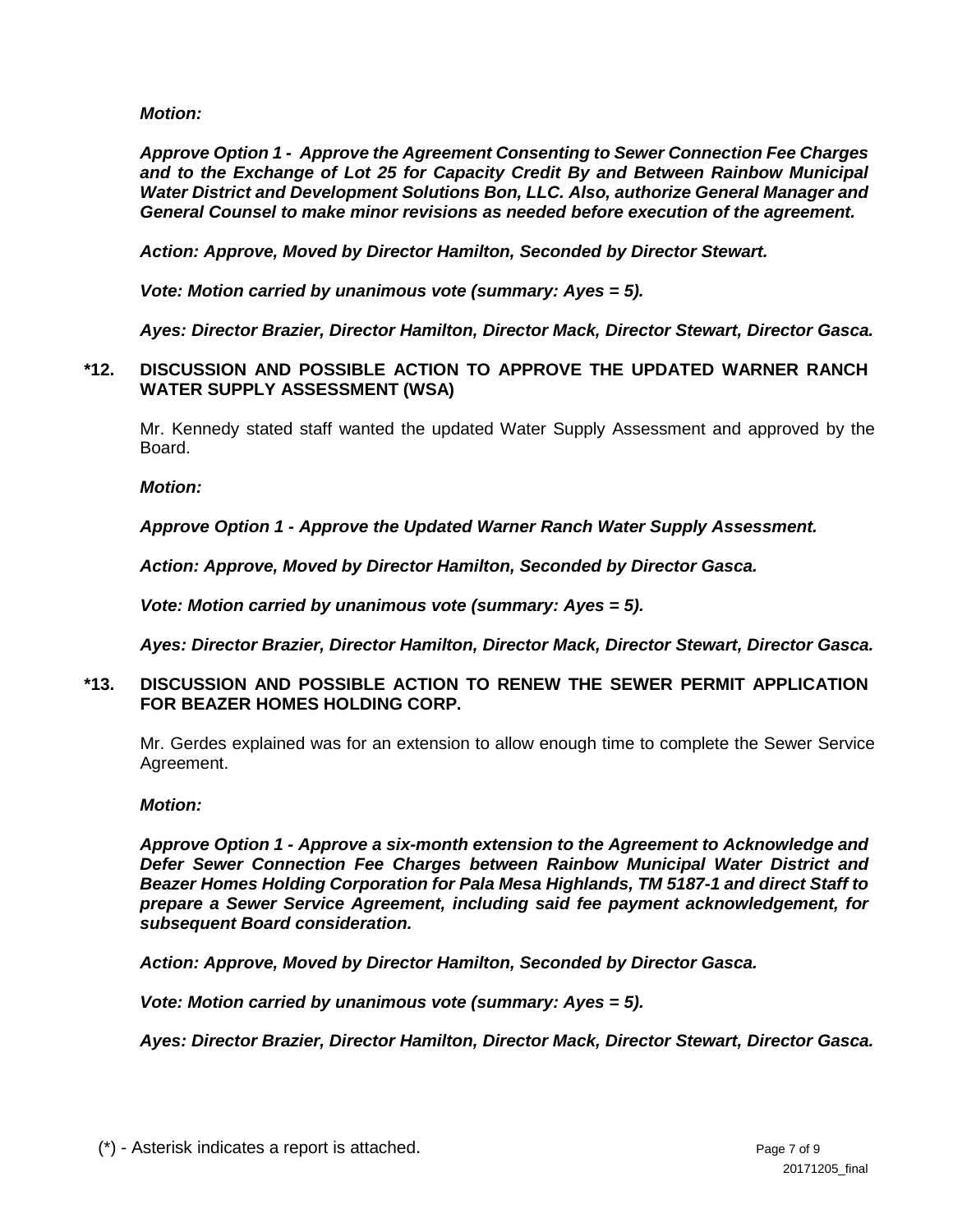## **14. PROJECT UPDATE AND DISCUSSION AND POSSIBLE ACTION TO APPROVE A CHANGE ORDER FOR THE MOOSA CREST WATERLINE EMERGENCY REPAIR PROJECT**

Mr. Kennedy explained the designer told RMWD there was a mistake on the expansion joint that needs to be changed. He clarified the engineering firm will be paying RMWD by check for the cost of this fix.

#### *Motion:*

*Approve Option 1 - Approve the change order amounting in \$24,507.00 to complete the project construction.*

*Action: Approve, Moved by Director Gasca, Seconded by Director Hamilton.*

*Vote: Motion carried by unanimous vote (summary: Ayes = 5).*

*Ayes: Director Brazier, Director Hamilton, Director Mack, Director Stewart, Director Gasca.*

## **\*15. DISCUSSION AND POSSIBLE ACTION TO APPROVE WATER AND SEWER CONSTRUCTION AGREEMENT FOR THE PALOMAR NORTH EDUCATION CENTER WATER AND SEWER IMPROVEMENTS**

Mr. Gerdes explained the current sewer line goes under the freeway east and then south to Highway 76. He stated this Water and Sewer Construction Agreement compiles all the past agreements together. He noted the agreements have been reviewed by all parties including District's Counsel. He said the agreement was being signed Palomar College for signature.

Mr. Kennedy added Mr. Gerdes' experience allowed for a more detailed look at the contracts to make sure all the District's bases were covered. Mr. Gerdes talked about experience he had with this type of project in San Marcos.

#### *Motion:*

*Approve Option 1 - Approve the Water and Sewer Construction Agreement pending Palomar College approval/signature and allow construction to proceed.*

*Action: Approve, Moved by Director Stewart, Seconded by Director Gasca.*

*Vote: Motion carried by unanimous vote (summary: Ayes = 5).*

*Ayes: Director Brazier, Director Hamilton, Director Mack, Director Stewart, Director Gasca.*

#### **16. AUTHORIZATION TO ATTEND UPCOMING MEETINGS / CONFERENCES / SEMINARS**

There were no requests.

### **\*17. RECEIVE AND FILE INFORMATION AND FINANCIAL ITEMS**

#### **A**. **General Manager Comments**

**1.** Meetings, Conferences and Seminar Calendar

## **B. Communications**

**1.** Staff Training Reports

(\*) - Asterisk indicates a report is attached. Page 8 of 9